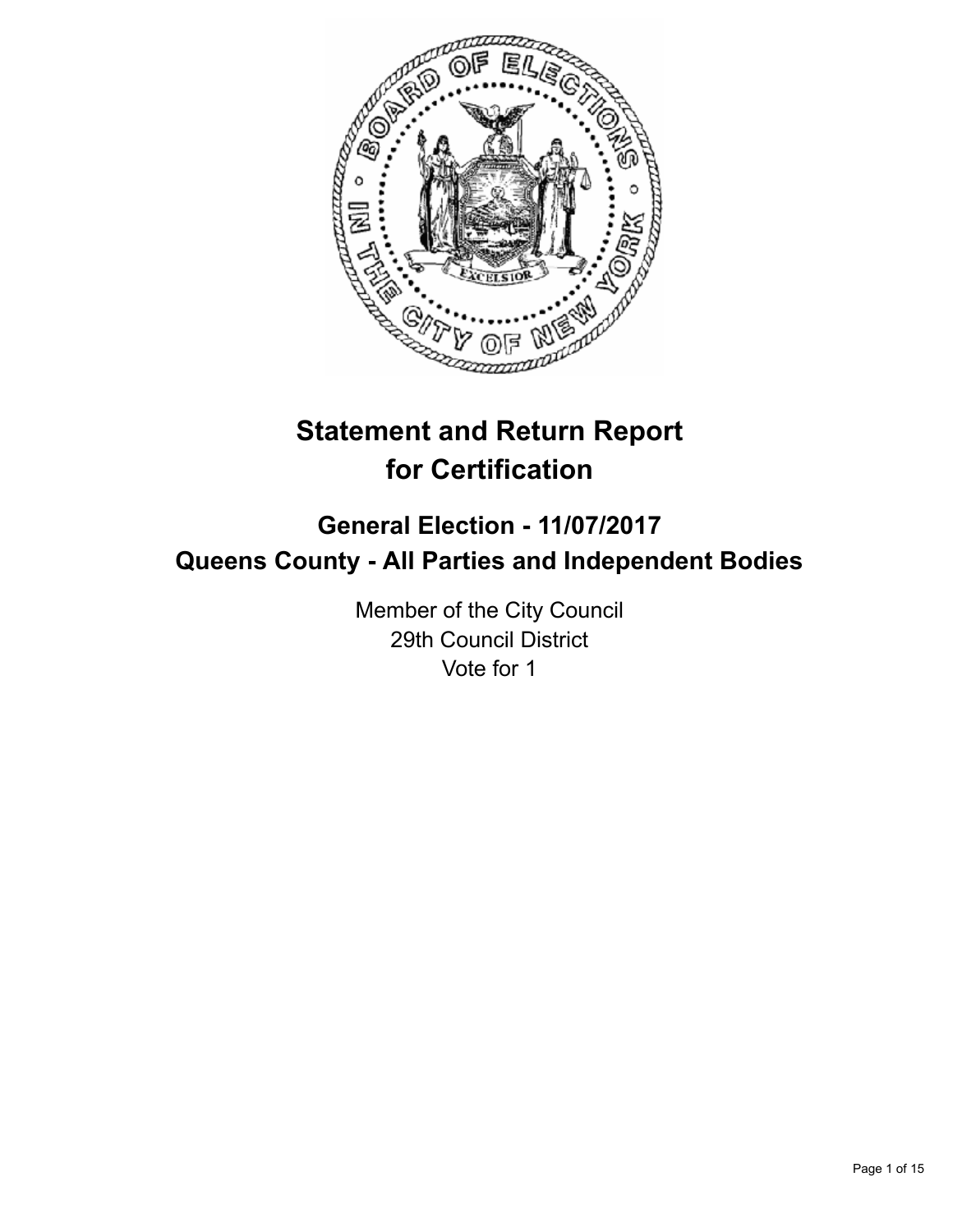

| 523 |
|-----|
| 0   |
| 24  |
| 5   |
| 552 |
| 0   |
| 552 |
| 419 |
|     |
|     |
| 421 |
| 131 |
|     |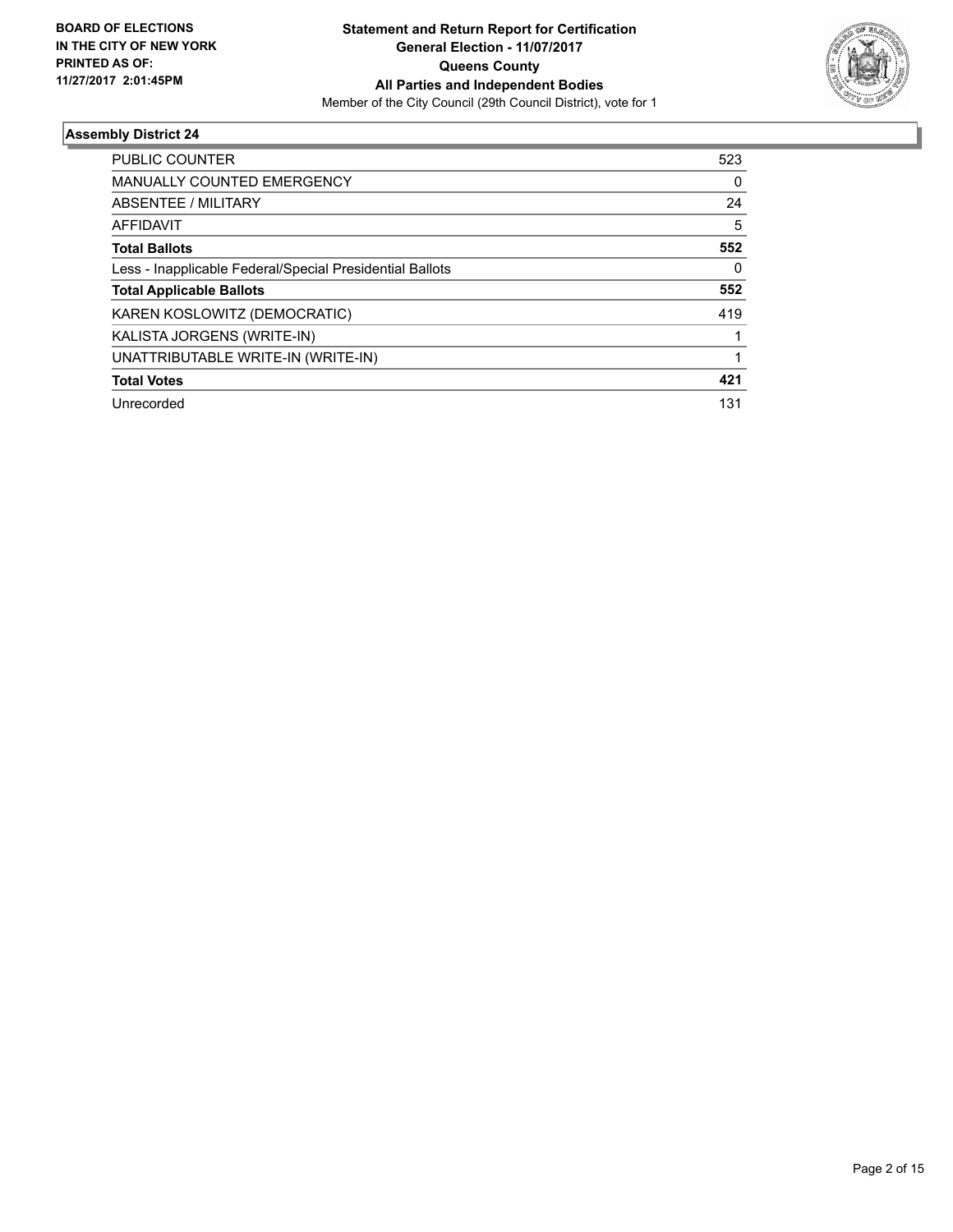

| PUBLIC COUNTER                                           | 4,799        |
|----------------------------------------------------------|--------------|
| MANUALLY COUNTED EMERGENCY                               | 0            |
| <b>ABSENTEE / MILITARY</b>                               | 200          |
| <b>AFFIDAVIT</b>                                         | 49           |
| <b>Total Ballots</b>                                     | 5,048        |
| Less - Inapplicable Federal/Special Presidential Ballots | 0            |
| <b>Total Applicable Ballots</b>                          | 5,048        |
| KAREN KOSLOWITZ (DEMOCRATIC)                             | 3,943        |
| ADAM ROTHELIN (WRITE-IN)                                 | 1            |
| ANTONIO REYNOSO (WRITE-IN)                               | 1            |
| BEN HORN (WRITE-IN)                                      | 1            |
| BENJAMIN IDOM (WRITE-IN)                                 | 1            |
| BILL DE BLASIO (WRITE-IN)                                | 1            |
| BILL NORTH (WRITE-IN)                                    | $\mathbf 1$  |
| <b>BO DIETL (WRITE-IN)</b>                               | 1            |
| <b>BURIM NAMANI (WRITE-IN)</b>                           | 1            |
| CHRIS INVIDIATA (WRITE-IN)                               | 1            |
| DARA HAAS (WRITE-IN)                                     | 1            |
| DEREK JETER (WRITE-IN)                                   | 1            |
| DONALD TRUMP (WRITE-IN)                                  | $\mathbf 1$  |
| DOROTHY BABIS (WRITE-IN)                                 | 1            |
| DOUGLAS COLOMBO (WRITE-IN)                               | 1            |
| EDWARD GONZALEZ (WRITE-IN)                               | $\mathbf{1}$ |
| ELEANOR FLANNELY (WRITE-IN)                              | 1            |
| ELIZABETH DALEY (WRITE-IN)                               | 1            |
| <b>EMANUEL STELER (WRITE-IN)</b>                         | $\mathbf 1$  |
| HOWARD STORALL (WRITE-IN)                                | 1            |
| I DANEEK MILLER (WRITE-IN)                               | 1            |
| J. GRACE MUDD (WRITE-IN)                                 | 1            |
| JANICE JOPLIN (WRITE-IN)                                 | 1            |
| JESSICA CAMPBELL (WRITE-IN)                              | 1            |
| JIM LECZYNSTAL (WRITE-IN)                                | 1            |
| JIMMY MCMILLAN (WRITE-IN)                                | 1            |
| JOHN T WOODS (WRITE-IN)                                  | 1            |
| JOSEPH CITY (WRITE-IN)                                   | 1            |
| JOSEPH W. PATON (WRITE-IN)                               | 1            |
| JOSHUA BROOKS (WRITE-IN)                                 | 1            |
| KATHRYN CHIN (WRITE-IN)                                  | 1            |
| LEE DONALD RADIN (WRITE-IN)                              | 1            |
| LEON HOPKINS (WRITE-IN)                                  | 1            |
| LIZARD WOMAN (WRITE-IN)                                  | 1            |
| LORENA DICTTAR (WRITE-IN)                                | 1            |
| LOWELL RUPUPORT (WRITE-IN)                               | 1            |
| LUCIANO CAPRIO (WRITE-IN)                                | 1            |
| MARION DELGADO (WRITE-IN)                                | 1            |
| MELISSA GALFANO (WRITE-IN)                               | $\mathbf{1}$ |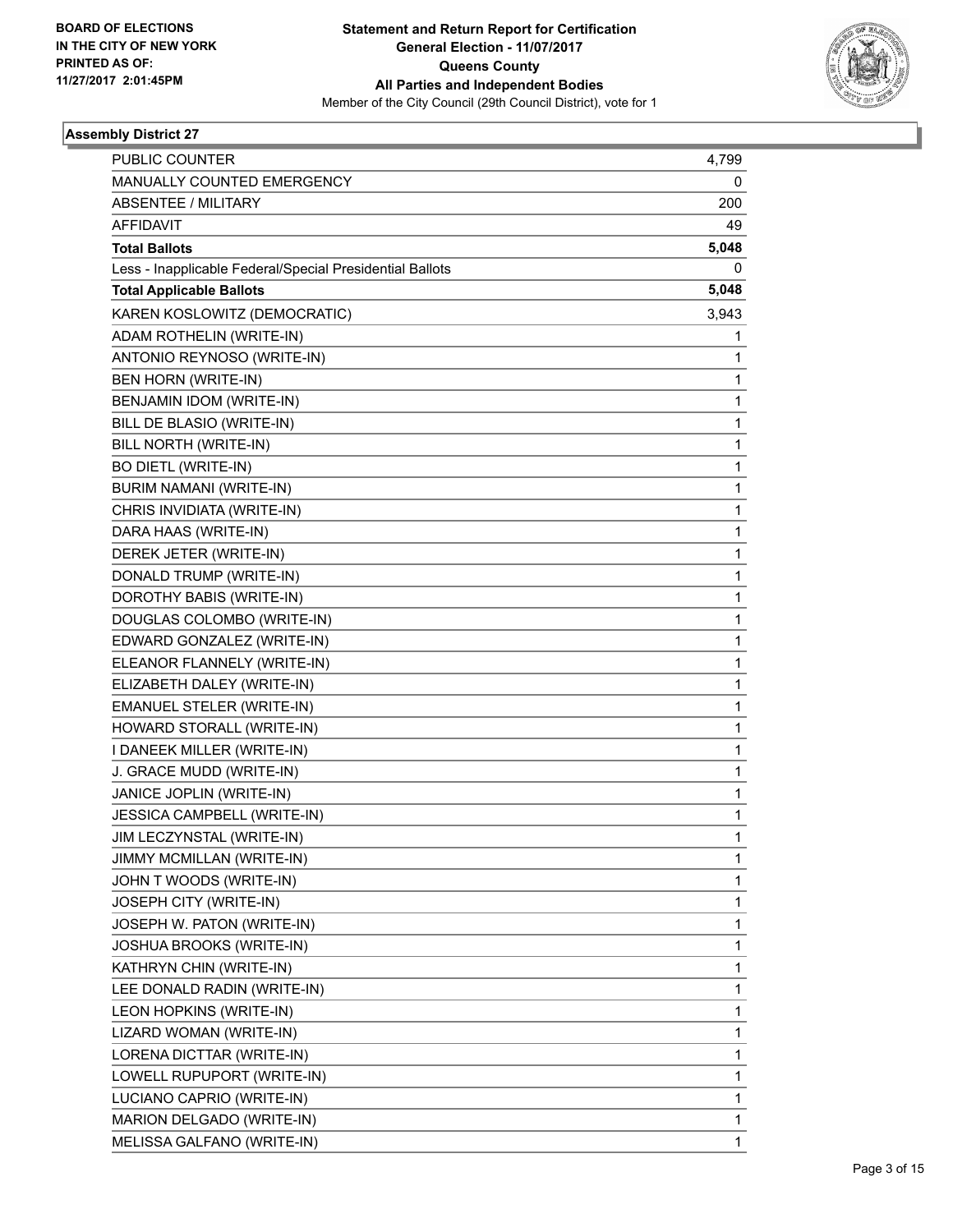

| MICHAEL TOLKIN (WRITE-IN)              | 1              |
|----------------------------------------|----------------|
| MICKEY MOUSE (WRITE-IN)                | $\overline{2}$ |
| MURRAY BERGER (WRITE-IN)               | 1              |
| NICKCOLES R. MARTINEZ (WRITE-IN)       | 1              |
| PETER BEADLE (WRITE-IN)                | 1              |
| PETER JOVISHOFF (WRITE-IN)             | $\overline{2}$ |
| PETER PAKOVIC (WRITE-IN)               | 1              |
| PHIL SERPICO (WRITE-IN)                | $\overline{2}$ |
| RAPPER NAS (WRITE-IN)                  | 1              |
| SENADA RAMOSEVIC (WRITE-IN)            | 1              |
| SHARI ROLNICK (WRITE-IN)               | $\overline{2}$ |
| SHMUEL SCHONFELD (WRITE-IN)            | 1              |
| STEVEN V. CARL (WRITE-IN)              | 1              |
| TALI BECKETT (WRITE-IN)                | 1              |
| TIA VEENAN (WRITE-IN)                  | 1              |
| UNATTRIBUTABLE WRITE-IN (WRITE-IN)     | 19             |
| <b>VLADIMIR PUTIN (WRITE-IN)</b>       | 1              |
| WILFRED WINFEILD HENDRON II (WRITE-IN) | 1              |
| WILLIAM SCHWERD (WRITE-IN)             | 1              |
| YIGIAN WANG (WRITE-IN)                 | 1              |
| YUAN WENJING (WRITE-IN)                | 1              |
| <b>Total Votes</b>                     | 4,024          |
| Unrecorded                             | 1.024          |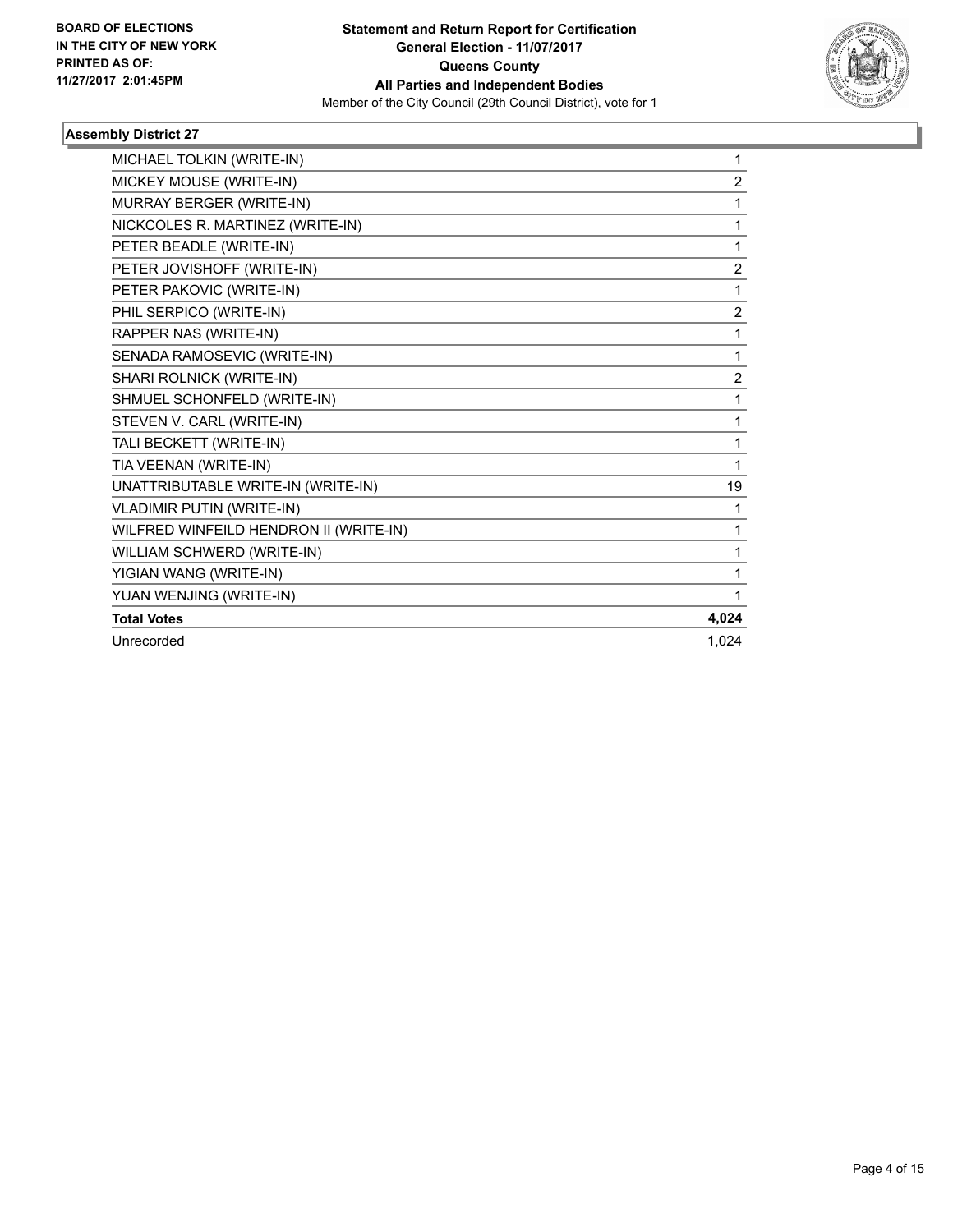

| <b>PUBLIC COUNTER</b>                                    | 13,174                  |
|----------------------------------------------------------|-------------------------|
| MANUALLY COUNTED EMERGENCY                               | 0                       |
| <b>ABSENTEE / MILITARY</b>                               | 551                     |
| <b>AFFIDAVIT</b>                                         | 108                     |
| <b>Total Ballots</b>                                     | 13,833                  |
| Less - Inapplicable Federal/Special Presidential Ballots | 0                       |
| <b>Total Applicable Ballots</b>                          | 13,833                  |
| KAREN KOSLOWITZ (DEMOCRATIC)                             | 10,492                  |
| AL SMITH (WRITE-IN)                                      | 1                       |
| ALAN COHEN (WRITE-IN)                                    | 1                       |
| ALAN MASLAR (WRITE-IN)                                   | 1                       |
| ALEX RODRIGUEZ (WRITE-IN)                                | 1                       |
| AMALIA FLOREZ (WRITE-IN)                                 | 1                       |
| AMANDA C. TAM (WRITE-IN)                                 | $\mathbf{1}$            |
| ANDREW HEVESI (WRITE-IN)                                 | 1                       |
| ANDREW SOLOMON (WRITE-IN)                                | 1                       |
| ANTHONY WEINER (WRITE-IN)                                | $\mathbf{1}$            |
| ARI SILVERSTEN (WRITE-IN)                                | 1                       |
| ARNOLD FOX (WRITE-IN)                                    | 1                       |
| AUDREY PHEFFER (WRITE-IN)                                | $\mathbf{1}$            |
| BARRY FARBER (WRITE-IN)                                  | 1                       |
| <b>BART PIPEINSKI (WRITE-IN)</b>                         | 1                       |
| BEAZE PITIGER (WRITE-IN)                                 | $\mathbf{1}$            |
| BENJAMIN AARON SHAPIRO (WRITE-IN)                        | 1                       |
| <b>BERNIE SALMON (WRITE-IN)</b>                          | 1                       |
| BERNIE SANDERS (WRITE-IN)                                | $\overline{\mathbf{c}}$ |
| BIGELA DE SAN BARON (WRITE-IN)                           | 1                       |
| <b>BISHOP SANCHEZ (WRITE-IN)</b>                         | 1                       |
| <b>BO DIETL (WRITE-IN)</b>                               | 3                       |
| <b>BOURI KIM (WRITE-IN)</b>                              | 1                       |
| BRENDA CARPENTER (WRITE-IN)                              | $\mathbf{1}$            |
| BRIAN H. LOAY (WRITE-IN)                                 | 1                       |
| BRIAN H. LOWY (WRITE-IN)                                 | 2                       |
| BRIAN LEHRER (WRITE-IN)                                  | $\mathbf{1}$            |
| BRYN WELE (WRITE-IN)                                     | 1                       |
| CARYN HERMAN (WRITE-IN)                                  | 1                       |
| CATHY BRUNO (WRITE-IN)                                   | 1                       |
| CESAR GIL PLANCHART (WRITE-IN)                           | 1                       |
| CHARLES MACAWLEY (WRITE-IN)                              | 1                       |
| CHARLIE BROWN (WRITE-IN)                                 | 1                       |
| CURTIS SLIWA (WRITE-IN)                                  | 1                       |
| CYNTHIA MANDELBAUM (WRITE-IN)                            | 1                       |
| DAFFY DUCK (WRITE-IN)                                    | 1                       |
| DALIA KOHLER (WRITE-IN)                                  | 1                       |
| DANA LECH (WRITE-IN)                                     | 1                       |
| DANIEL KOMOROSKI (WRITE-IN)                              | $\mathbf{1}$            |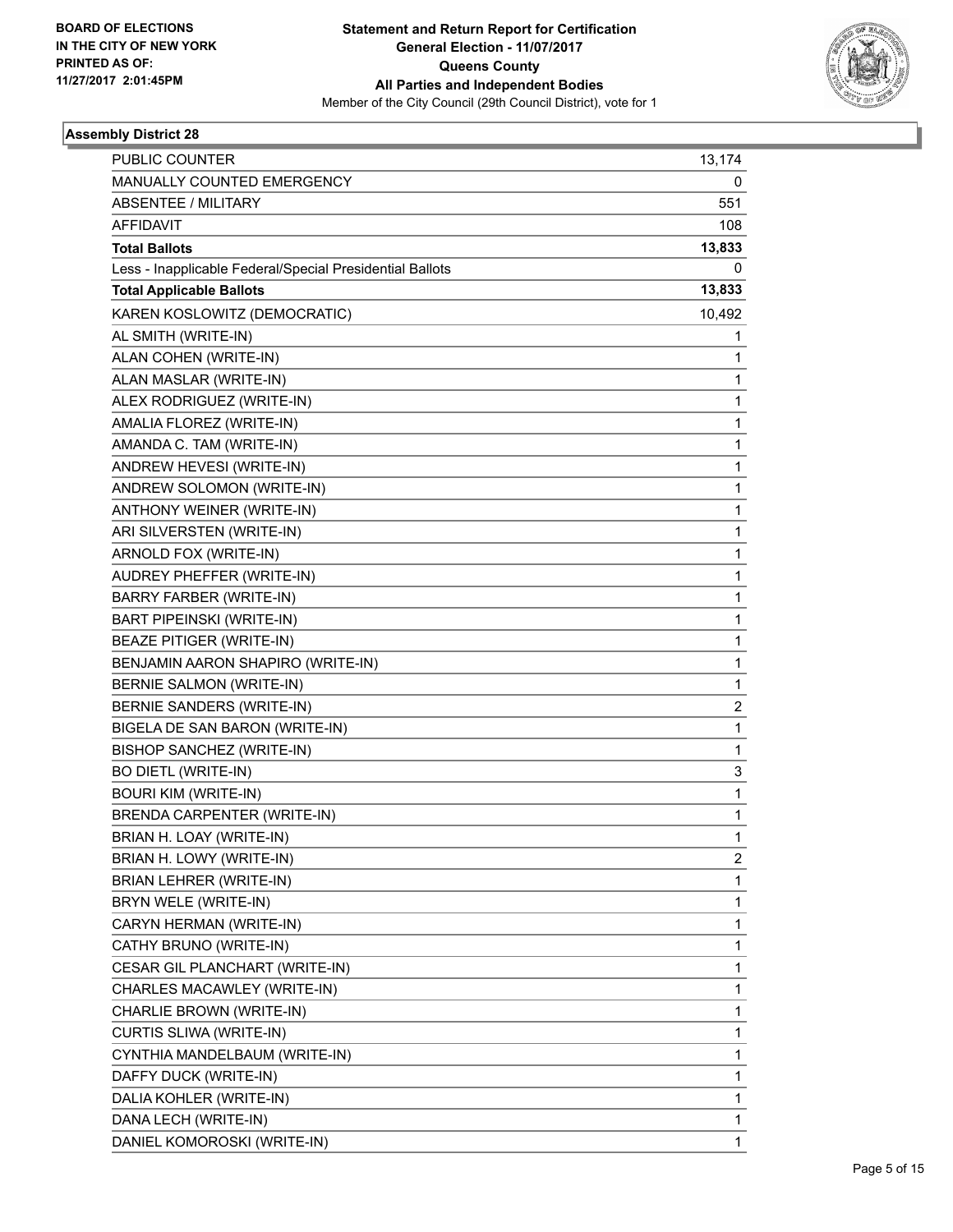

| DANIEL ZOLBERG (WRITE-IN)           | 1 |
|-------------------------------------|---|
| DARON BENBENSITI (WRITE-IN)         | 1 |
| DAVID FAUX (WRITE-IN)               | 1 |
| DIMITRI SPANOS (WRITE-IN)           | 1 |
| DONALD TRUMP (WRITE-IN)             | 3 |
| DONALD TRUMP JR (WRITE-IN)          | 1 |
| DONALD TRUMP JR. (WRITE-IN)         | 1 |
| DOREEN PLAVIN (WRITE-IN)            | 1 |
| DOROTHY DEMING (WRITE-IN)           | 1 |
| EDWARD HERANDI (WRITE-IN)           | 1 |
| ELIZABETH R. PLATT (WRITE-IN)       | 1 |
| ELIZABETH SHOR (WRITE-IN)           | 1 |
| ELSIE STARK (WRITE-IN)              | 1 |
| ERIC A. ULRICH (WRITE-IN)           | 3 |
| ERIC BAYRANS (WRITE-IN)             | 1 |
| ERIC BERNARDIN (WRITE-IN)           | 1 |
| ERIC SAINTAG (WRITE-IN)             | 1 |
| ERIC SHERMAN (WRITE-IN)             | 1 |
| ETHAN FELDER (WRITE-IN)             | 2 |
| EVERLY D. BROWN (WRITE-IN)          | 1 |
| FIORELLA E. LEAL (WRITE-IN)         | 1 |
| FRANK MAGGI (WRITE-IN)              | 1 |
| GAIL KATZ MENENDEZ (WRITE-IN)       | 1 |
| <b>GARY SCLAR (WRITE-IN)</b>        | 1 |
| <b>GENARO BASTOS (WRITE-IN)</b>     | 1 |
| GEORGE C. ANDERSON (WRITE-IN)       | 1 |
| <b>GEORGE PATAKI (WRITE-IN)</b>     | 1 |
| GERALD CHARLES SKOLNIK (WRITE-IN)   | 2 |
| <b>GERARD ROSATO (WRITE-IN)</b>     | 1 |
| GLENN A. MATHES II (WRITE-IN)       | 1 |
| <b>GOMEZ ADDAMS (WRITE-IN)</b>      | 1 |
| <b>GREG GUTFELD (WRITE-IN)</b>      | 1 |
| HELAINE ROTHBERG-BUSHLOW (WRITE-IN) | 1 |
| HILLARY CLINTON (WRITE-IN)          | 1 |
| HOWDY DOODY (WRITE-IN)              | 1 |
| IKE ILKIW (WRITE-IN)                | 1 |
| <b>ISUAL MOORE (WRITE-IN)</b>       | 1 |
| IVAN MOSSOP (WRITE-IN)              | 2 |
| JABARI BRISPORT (WRITE-IN)          | 1 |
| JAMES BOND (WRITE-IN)               | 1 |
| JAMES HUANG (WRITE-IN)              | 1 |
| JAMES J KEVIN JR (WRITE-IN)         | 2 |
| JAMES KUSLAM (WRITE-IN)             | 1 |
| JANICE CHEN (WRITE-IN)              | 1 |
| JEFFREY GLASSER (WRITE-IN)          | 1 |
| JENNIFER WRIGHT (WRITE-IN)          | 1 |
|                                     |   |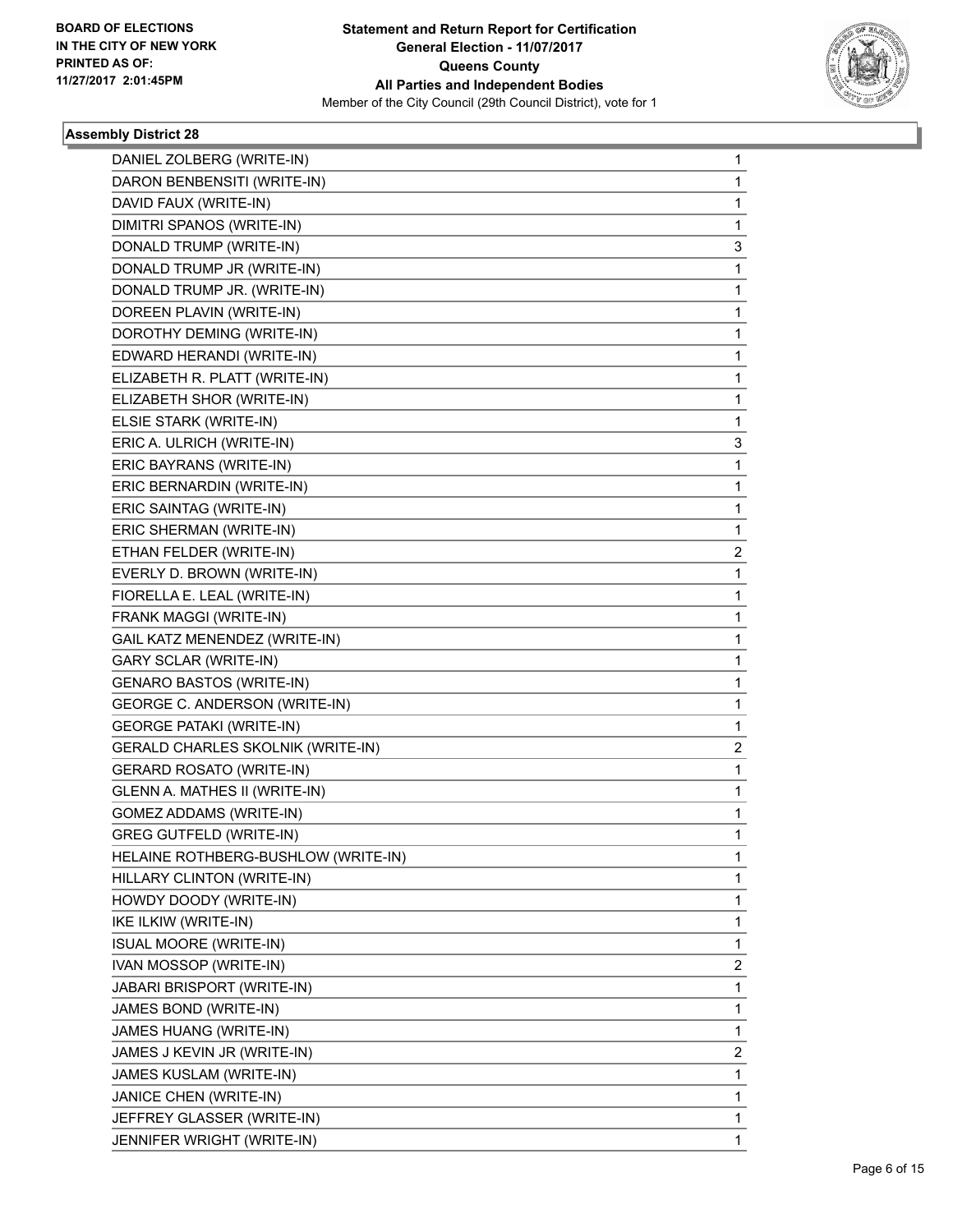

| JEREMY HERMAN (WRITE-IN)        | 1              |
|---------------------------------|----------------|
| JIMMY MCMILLAN (WRITE-IN)       | 1              |
| JIMMY STRAUSS (WRITE-IN)        | 1              |
| JOE FEDICE (WRITE-IN)           | 1              |
| JOEL LEVINE (WRITE-IN)          | 1              |
| JOEL SERRANO (WRITE-IN)         | 1              |
| JOHN ATTANAS (WRITE-IN)         | 1              |
| JOHN DOE (WRITE-IN)             | 1              |
| JOHN LENNON (WRITE-IN)          | $\mathbf 1$    |
| JOHN MCGRATH (WRITE-IN)         | 1              |
| JOHN STAINES (WRITE-IN)         | 1              |
| JON SNOW (WRITE-IN)             | 1              |
| JON TORODASH (WRITE-IN)         | 2              |
| JOSEF WASNER (WRITE-IN)         | 1              |
| JOSEPH CROWLEY (WRITE-IN)       | $\mathbf 1$    |
| JOSEPH HENNESSY (WRITE-IN)      | 1              |
| JOSEPH NOCELINO (WRITE-IN)      | 1              |
| JOSEPH VALE (WRITE-IN)          | 1              |
| KATHRYN CHIN (WRITE-IN)         | 1              |
| KEN LAO (WRITE-IN)              | 1              |
| KEVIN DUNN (WRITE-IN)           | 2              |
| KEVIN KEHOE (WRITE-IN)          | 1              |
| KIRSTEN EILER (WRITE-IN)        | 1              |
| LAURA GROW-NYBERG (WRITE-IN)    | $\mathbf 1$    |
| LEO D. INNES (WRITE-IN)         | 1              |
| LINDA EBRAHAM (WRITE-IN)        | 1              |
| MAI BUTTZ (WRITE-IN)            | $\mathbf 1$    |
| MALIEK BRANCH (WRITE-IN)        | 1              |
| MARC ADLER (WRITE-IN)           | 1              |
| MARGARET S. CHIN (WRITE-IN)     | $\mathbf 1$    |
| MARIA STARANO (WRITE-IN)        | 1              |
| MARIE O'BRIAN DAVIS (WRITE-IN)  | 1              |
| MARK LEVIN (WRITE-IN)           | $\mathbf 1$    |
| MARK LICHTER (WRITE-IN)         | 1              |
| MARSHALL MATHERS (WRITE-IN)     | 1              |
| MARSHAW JOBIN (WRITE-IN)        | 1              |
| MARTIN A. ROWLAND (WRITE-IN)    | 1              |
| MATTHEW D HUNTER III (WRITE-IN) | 2              |
| MAX CORTES (WRITE-IN)           | 1              |
| MAX GRUNNER (WRITE-IN)          | 1              |
| MELINDA KATZ (WRITE-IN)         | $\overline{2}$ |
| MICHAEL BLOOMBERG (WRITE-IN)    | 3              |
| MICHAEL COHEN (WRITE-IN)        | 2              |
| MICHAEL CONIGLIARO (WRITE-IN)   | 1              |
| MICHAEL HILLS (WRITE-IN)        | 1              |
| MICHAEL J. FAULKNER (WRITE-IN)  | $\mathbf{1}$   |
|                                 |                |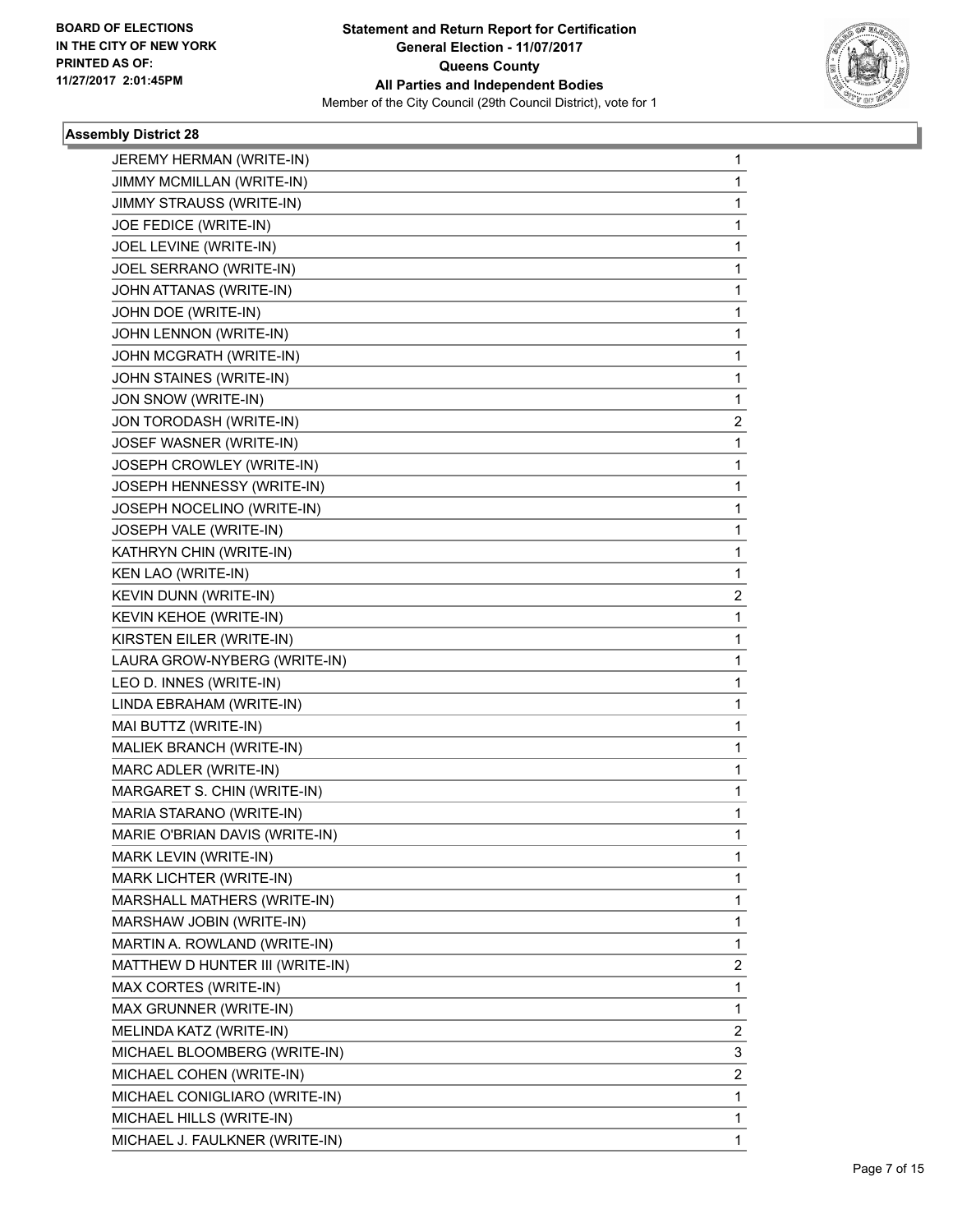

| MICHAEL MANGINO (WRITE-IN)         | 1              |
|------------------------------------|----------------|
| MICHAEL O'SULLIVAN (WRITE-IN)      | 1              |
| MICHAEL TOLKIN (WRITE-IN)          | 1              |
| MICHAEL ZEVON (WRITE-IN)           | 1.             |
| MICK E. MOUSE (WRITE-IN)           | 1              |
| MICKEY MOUSE (WRITE-IN)            | 12             |
| MICKEY ROONEY (WRITE-IN)           | 1              |
| MIDORI HILLS (WRITE-IN)            | 1              |
| MINNIE MOUSE (WRITE-IN)            | 3              |
| MONIKA FIGIEL-LAMCZAK (WRITE-IN)   | $\mathbf{1}$   |
| MUZZY ROSEN BLATT (WRITE-IN)       | 1              |
| NICHOLAS CARLISLE (WRITE-IN)       | 1              |
| NICOLE BRAMSTEDY (WRITE-IN)        | 1.             |
| OLIVER TAN (WRITE-IN)              | 1              |
| PANKAJ JAIN (WRITE-IN)             | $\overline{2}$ |
| PATRICK MENASCHE (WRITE-IN)        | $\mathbf{1}$   |
| PETER HAAS (WRITE-IN)              | 1              |
| PETER M. HARGROVE (WRITE-IN)       | 1              |
| PRIAM MADDEN (WRITE-IN)            | 1              |
| RACHEL MADDOW (WRITE-IN)           | 1              |
| RENEE RIVERA (WRITE-IN)            | 1              |
| RICHARD HABE (WRITE-IN)            | $\overline{2}$ |
| ROBERT HOLDEN (WRITE-IN)           | 3              |
| ROBERT L. TURNER (WRITE-IN)        | 1              |
| ROBERT MARTINEZ (WRITE-IN)         | 1              |
| ROBERT SARDINAS (WRITE-IN)         | 1              |
| ROBERT SPENGLER (WRITE-IN)         | 1              |
| RONALD J. BRAUT (WRITE-IN)         | 1.             |
| RONALD TIRINO (WRITE-IN)           | 1              |
| ROXANNE MARTIN (WRITE-IN)          | 1              |
| <b>RUPERT GREEN (WRITE-IN)</b>     | 1              |
| SAM BACHMAN (WRITE-IN)             | 1              |
| SARAH S. PAYNE (WRITE-IN)          | 1              |
| SCOTT LA ROYNE (WRITE-IN)          | 1.             |
| SHARON BRONER (WRITE-IN)           | 1              |
| SHMI KLEIN (WRITE-IN)              | 1              |
| STANLEY KIRSCHENBAUM (WRITE-IN)    | 1.             |
| STEPHAN BANNON (WRITE-IN)          | 1              |
| SYLVIA ECKER (WRITE-IN)            | 1              |
| TERRY COLLINS (WRITE-IN)           | 1              |
| TEVIN GRANT (WRITE-IN)             | 1              |
| TIA VEENAN (WRITE-IN)              | 1              |
| UNATTRIBUTABLE WRITE-IN (WRITE-IN) | 62             |
| VADIM KAGANOVSICY (WRITE-IN)       | 1              |
| VIVIAN MAY (WRITE-IN)              | 1              |
| WILLIAM KREGLER (WRITE-IN)         | $\overline{2}$ |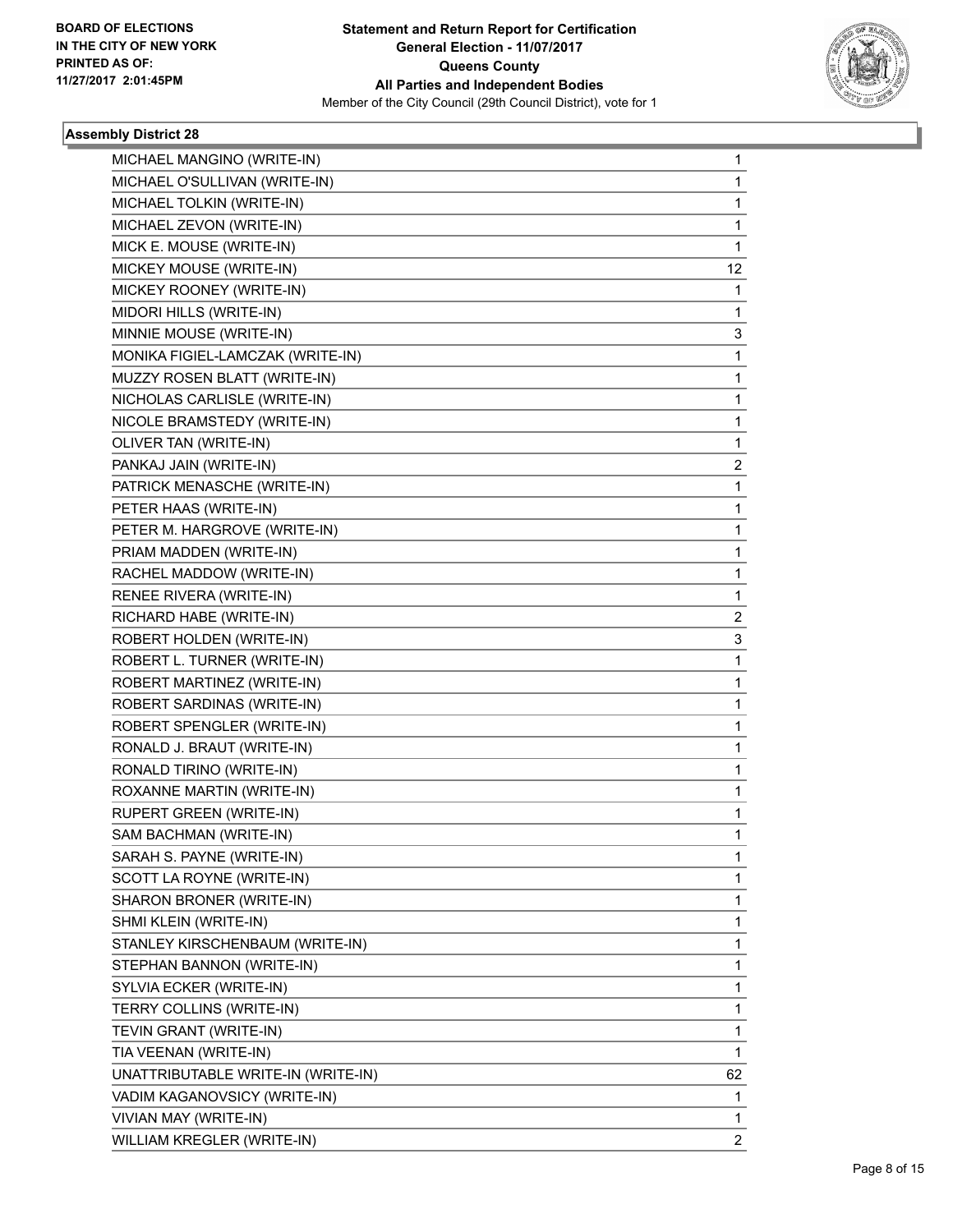

| YOON SHIN PARK (WRITE-IN)      |        |
|--------------------------------|--------|
| YOSEPH T. GOLDSTEIN (WRITE-IN) |        |
| ZEV SCHRAMM (WRITE-IN)         |        |
| ZVI SAMUELS (WRITE-IN)         |        |
| <b>Total Votes</b>             | 10.770 |
| Unrecorded                     | 3,063  |
|                                |        |

#### **Assembly District 30**

| <b>PUBLIC COUNTER</b>                                    | 452            |
|----------------------------------------------------------|----------------|
| MANUALLY COUNTED EMERGENCY                               | 0              |
| ABSENTEE / MILITARY                                      | 70             |
| <b>AFFIDAVIT</b>                                         | 3              |
| <b>Total Ballots</b>                                     | 525            |
| Less - Inapplicable Federal/Special Presidential Ballots | 0              |
| <b>Total Applicable Ballots</b>                          | 525            |
| KAREN KOSLOWITZ (DEMOCRATIC)                             | 340            |
| BILL HOLDEN (WRITE-IN)                                   | 1              |
| <b>BOB HOLDEN (WRITE-IN)</b>                             | 1              |
| ELIZABETH CROWLEY (WRITE-IN)                             | 1              |
| IVANKA TRUMP (WRITE-IN)                                  | 1              |
| JOSEPH DELITRI (WRITE-IN)                                | 1              |
| MICHAEL EICHORST (WRITE-IN)                              | 1              |
| MONTGOMERY BURNS (WRITE-IN)                              | 1              |
| ROBERT HOLDEN (WRITE-IN)                                 | $\overline{7}$ |
| UNATTRIBUTABLE WRITE-IN (WRITE-IN)                       | 1              |
| <b>Total Votes</b>                                       | 355            |
| Unrecorded                                               | 170            |
| ししょ わりょんけっとのき                                            |                |

| <b>PUBLIC COUNTER</b>                                    | 872            |
|----------------------------------------------------------|----------------|
| <b>MANUALLY COUNTED EMERGENCY</b>                        | 0              |
| ABSENTEE / MILITARY                                      | 15             |
| AFFIDAVIT                                                | 5              |
| <b>Total Ballots</b>                                     | 892            |
| Less - Inapplicable Federal/Special Presidential Ballots | 0              |
| <b>Total Applicable Ballots</b>                          | 892            |
| KAREN KOSLOWITZ (DEMOCRATIC)                             | 669            |
| ALANIS MORRISETTE (WRITE-IN)                             |                |
| CURTIS SLIWA (WRITE-IN)                                  | 1              |
| <b>NOUBEEU SMITH (WRITE-IN)</b>                          | $\overline{2}$ |
| UNATTRIBUTABLE WRITE-IN (WRITE-IN)                       | 3              |
| <b>Total Votes</b>                                       | 676            |
| Unrecorded                                               | 216            |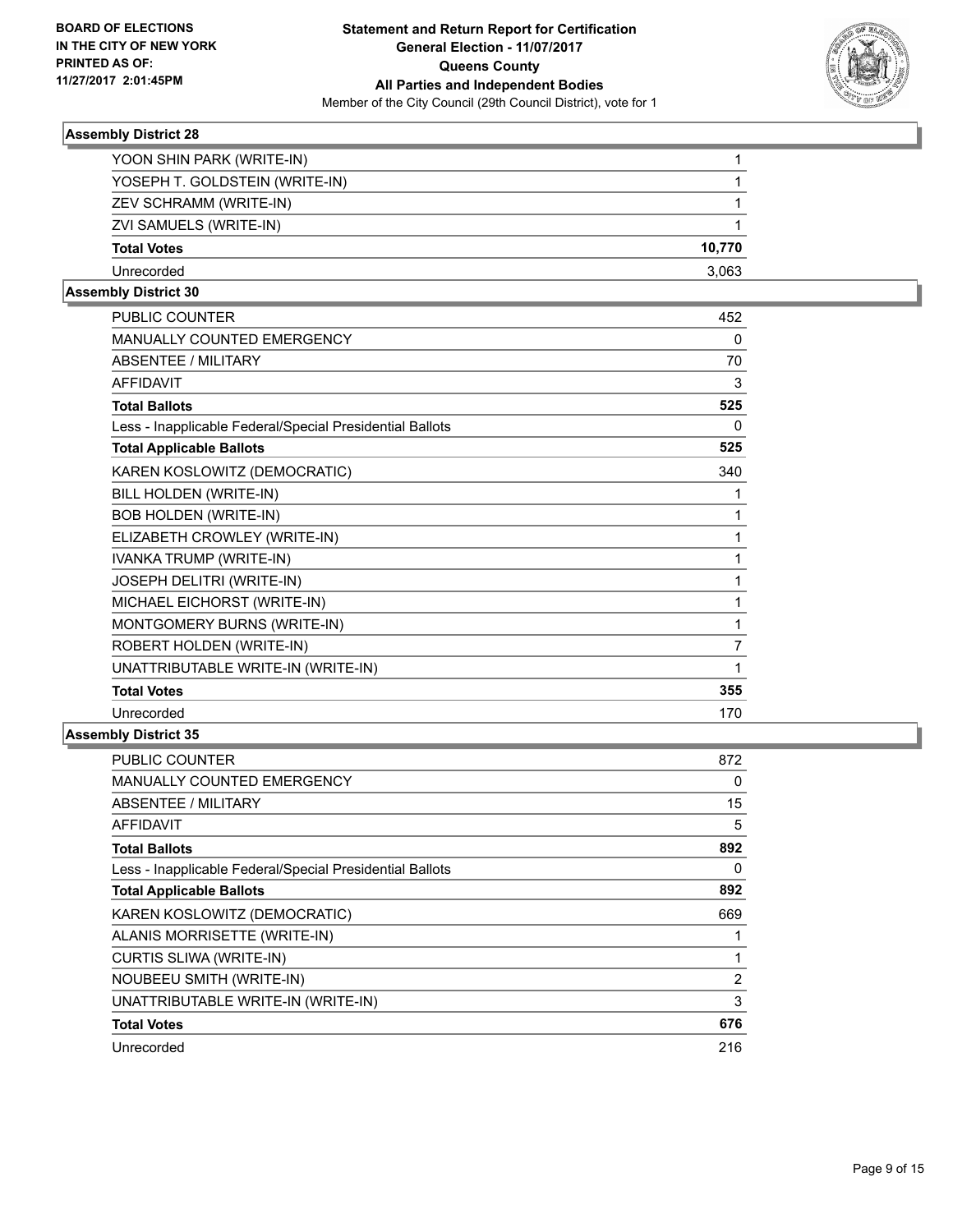

| PUBLIC COUNTER                                           | 19,820                  |
|----------------------------------------------------------|-------------------------|
| MANUALLY COUNTED EMERGENCY                               | 0                       |
| ABSENTEE / MILITARY                                      | 860                     |
| <b>AFFIDAVIT</b>                                         | 170                     |
| <b>Total Ballots</b>                                     | 20,850                  |
| Less - Inapplicable Federal/Special Presidential Ballots | 0                       |
| <b>Total Applicable Ballots</b>                          | 20,850                  |
| KAREN KOSLOWITZ (DEMOCRATIC)                             | 15,863                  |
| ADAM ROTHELIN (WRITE-IN)                                 | 1                       |
| AL SMITH (WRITE-IN)                                      | 1                       |
| ALAN COHEN (WRITE-IN)                                    | 1                       |
| ALAN MASLAR (WRITE-IN)                                   | 1                       |
| ALANIS MORRISETTE (WRITE-IN)                             | 1                       |
| ALEX RODRIGUEZ (WRITE-IN)                                | 1                       |
| AMALIA FLOREZ (WRITE-IN)                                 | 1                       |
| AMANDA C. TAM (WRITE-IN)                                 | 1                       |
| ANDREW HEVESI (WRITE-IN)                                 | 1                       |
| ANDREW SOLOMON (WRITE-IN)                                | 1                       |
| ANTHONY WEINER (WRITE-IN)                                | 1                       |
| ANTONIO REYNOSO (WRITE-IN)                               | 1                       |
| ARI SILVERSTEN (WRITE-IN)                                | 1                       |
| ARNOLD FOX (WRITE-IN)                                    | 1                       |
| AUDREY PHEFFER (WRITE-IN)                                | 1                       |
| <b>BARRY FARBER (WRITE-IN)</b>                           | 1                       |
| <b>BART PIPEINSKI (WRITE-IN)</b>                         | 1                       |
| BEAZE PITIGER (WRITE-IN)                                 | 1                       |
| BEN HORN (WRITE-IN)                                      | 1                       |
| BENJAMIN AARON SHAPIRO (WRITE-IN)                        | 1                       |
| BENJAMIN IDOM (WRITE-IN)                                 | 1                       |
| BERNIE SALMON (WRITE-IN)                                 | 1                       |
| BERNIE SANDERS (WRITE-IN)                                | 2                       |
| BIGELA DE SAN BARON (WRITE-IN)                           | 1                       |
| BILL DE BLASIO (WRITE-IN)                                | 1                       |
| BILL HOLDEN (WRITE-IN)                                   | 1                       |
| BILL NORTH (WRITE-IN)                                    | 1                       |
| BISHOP SANCHEZ (WRITE-IN)                                | 1                       |
| <b>BO DIETL (WRITE-IN)</b>                               | 4                       |
| BOB HOLDEN (WRITE-IN)                                    | 1                       |
| <b>BOURI KIM (WRITE-IN)</b>                              | 1                       |
| BRENDA CARPENTER (WRITE-IN)                              | 1                       |
| BRIAN H. LOAY (WRITE-IN)                                 | 1                       |
| BRIAN H. LOWY (WRITE-IN)                                 | $\overline{\mathbf{c}}$ |
| BRIAN LEHRER (WRITE-IN)                                  | 1                       |
| BRYN WELE (WRITE-IN)                                     | 1                       |
| BURIM NAMANI (WRITE-IN)                                  | 1                       |
| CARYN HERMAN (WRITE-IN)                                  | $\mathbf{1}$            |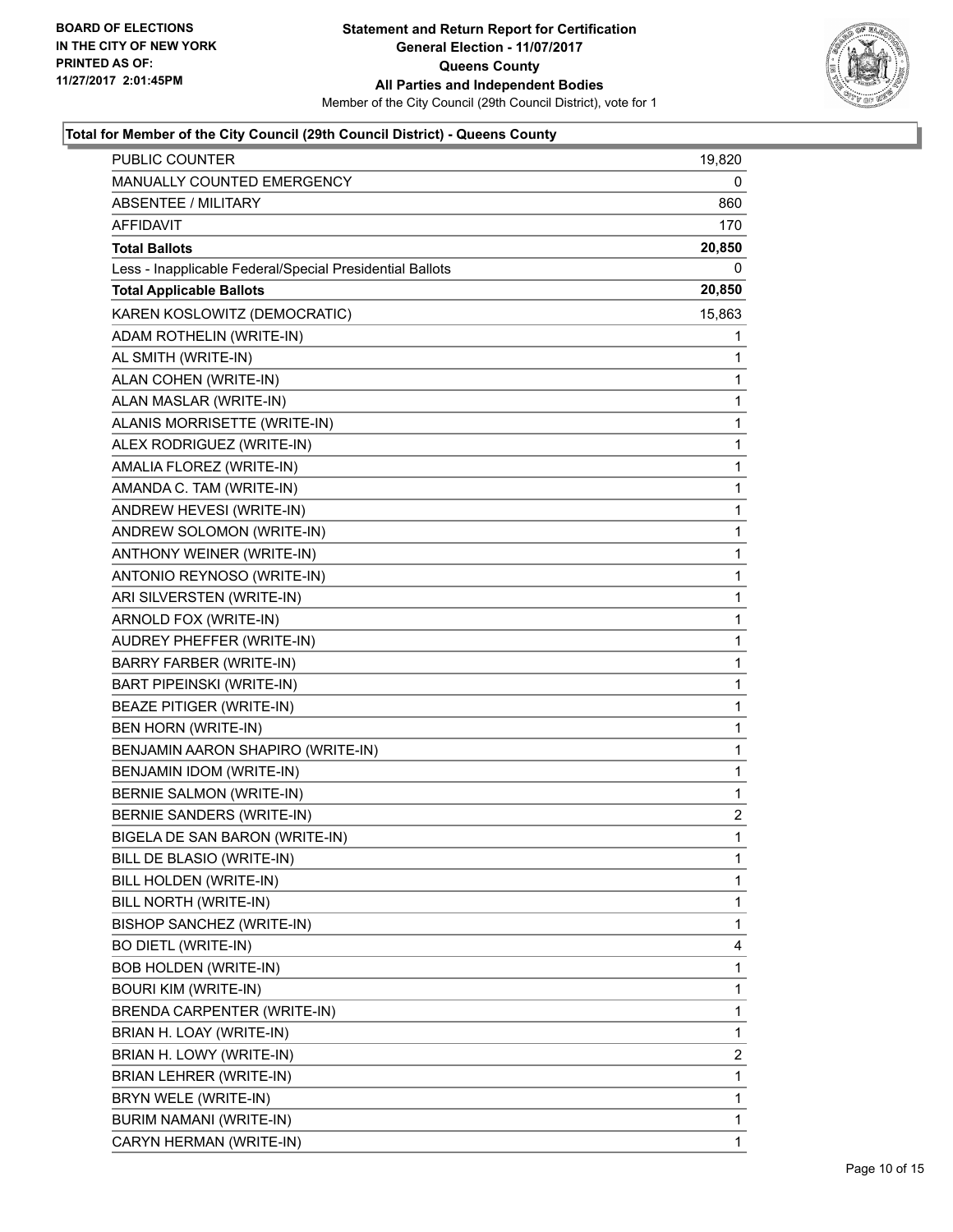

| CATHY BRUNO (WRITE-IN)               | $\mathbf 1$  |
|--------------------------------------|--------------|
| CESAR GIL PLANCHART (WRITE-IN)       | $\mathbf 1$  |
| CHARLES MACAWLEY (WRITE-IN)          | 1            |
| CHARLIE BROWN (WRITE-IN)             | 1            |
| CHRIS INVIDIATA (WRITE-IN)           | 1            |
| CURTIS SLIWA (WRITE-IN)              | 2            |
| CYNTHIA MANDELBAUM (WRITE-IN)        | 1            |
| DAFFY DUCK (WRITE-IN)                | $\mathbf 1$  |
| DALIA KOHLER (WRITE-IN)              | 1            |
| DANA LECH (WRITE-IN)                 | 1            |
| DANIEL KOMOROSKI (WRITE-IN)          | 1            |
| DANIEL ZOLBERG (WRITE-IN)            | $\mathbf 1$  |
| DARA HAAS (WRITE-IN)                 | 1            |
| DARON BENBENSITI (WRITE-IN)          | $\mathbf{1}$ |
| DAVID FAUX (WRITE-IN)                | 1            |
| DEREK JETER (WRITE-IN)               | 1            |
| DIMITRI SPANOS (WRITE-IN)            | 1            |
| DONALD TRUMP (WRITE-IN)              | 4            |
| DONALD TRUMP JR (WRITE-IN)           | 1            |
| DONALD TRUMP JR. (WRITE-IN)          | $\mathbf{1}$ |
| DOREEN PLAVIN (WRITE-IN)             | 1            |
| DOROTHY BABIS (WRITE-IN)             | 1            |
| DOROTHY DEMING (WRITE-IN)            | 1            |
| DOUGLAS COLOMBO (WRITE-IN)           | $\mathbf 1$  |
| EDWARD GONZALEZ (WRITE-IN)           | 1            |
| EDWARD HERANDI (WRITE-IN)            | $\mathbf{1}$ |
| ELEANOR FLANNELY (WRITE-IN)          | 1            |
| ELIZABETH CROWLEY (WRITE-IN)         | 1            |
| ELIZABETH DALEY (WRITE-IN)           | 1            |
| ELIZABETH R. PLATT (WRITE-IN)        | $\mathbf 1$  |
| ELIZABETH SHOR (WRITE-IN)            | 1            |
| ELSIE STARK (WRITE-IN)               | $\mathbf{1}$ |
| <b>EMANUEL STELER (WRITE-IN)</b>     | 1            |
| ERIC A. ULRICH (WRITE-IN)            | 3            |
| ERIC BAYRANS (WRITE-IN)              | 1            |
| ERIC BERNARDIN (WRITE-IN)            | 1            |
| ERIC SAINTAG (WRITE-IN)              | 1            |
| ERIC SHERMAN (WRITE-IN)              | 1            |
| ETHAN FELDER (WRITE-IN)              | 2            |
| EVERLY D. BROWN (WRITE-IN)           | 1            |
| FIORELLA E. LEAL (WRITE-IN)          | 1            |
| FRANK MAGGI (WRITE-IN)               | 1            |
| GAIL KATZ MENENDEZ (WRITE-IN)        | 1            |
| <b>GARY SCLAR (WRITE-IN)</b>         | 1            |
| GENARO BASTOS (WRITE-IN)             | 1            |
| <b>GEORGE C. ANDERSON (WRITE-IN)</b> | 1            |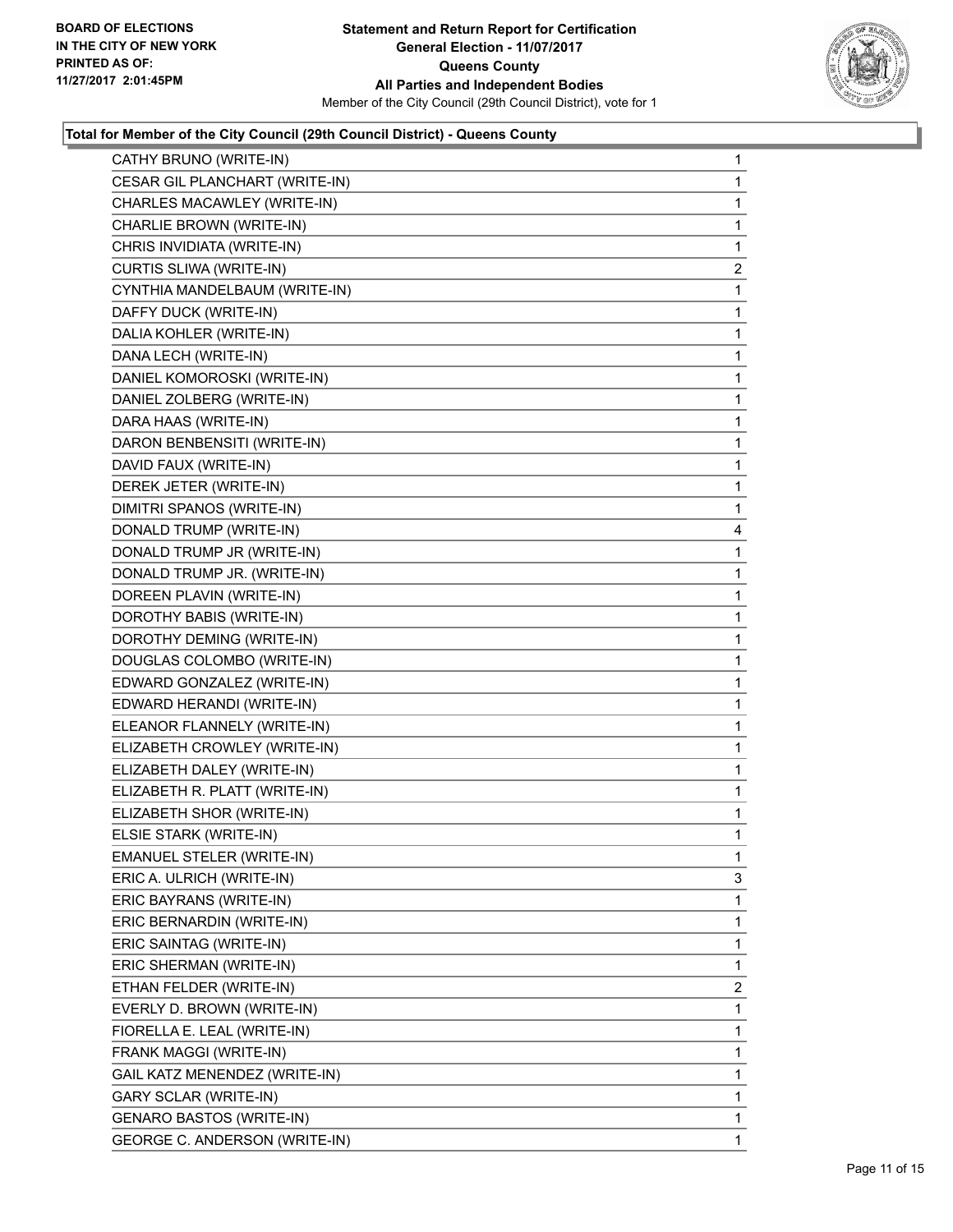

| <b>GEORGE PATAKI (WRITE-IN)</b>     | 1              |
|-------------------------------------|----------------|
| GERALD CHARLES SKOLNIK (WRITE-IN)   | 2              |
| GERARD ROSATO (WRITE-IN)            | 1              |
| GLENN A. MATHES II (WRITE-IN)       | 1              |
| GOMEZ ADDAMS (WRITE-IN)             | 1              |
| <b>GREG GUTFELD (WRITE-IN)</b>      | 1              |
| HELAINE ROTHBERG-BUSHLOW (WRITE-IN) | 1              |
| HILLARY CLINTON (WRITE-IN)          | 1              |
| HOWARD STORALL (WRITE-IN)           | 1              |
| HOWDY DOODY (WRITE-IN)              | 1              |
| I DANEEK MILLER (WRITE-IN)          | 1              |
| IKE ILKIW (WRITE-IN)                | 1              |
| <b>ISUAL MOORE (WRITE-IN)</b>       | 1              |
| IVAN MOSSOP (WRITE-IN)              | 2              |
| IVANKA TRUMP (WRITE-IN)             | 1              |
| J. GRACE MUDD (WRITE-IN)            | 1              |
| JABARI BRISPORT (WRITE-IN)          | 1              |
| JAMES BOND (WRITE-IN)               | 1              |
| JAMES HUANG (WRITE-IN)              | 1              |
| JAMES J KEVIN JR (WRITE-IN)         | 2              |
| <b>JAMES KUSLAM (WRITE-IN)</b>      | 1              |
| JANICE CHEN (WRITE-IN)              | 1              |
| JANICE JOPLIN (WRITE-IN)            | 1              |
| JEFFREY GLASSER (WRITE-IN)          | 1              |
| JENNIFER WRIGHT (WRITE-IN)          | 1              |
| JEREMY HERMAN (WRITE-IN)            | 1              |
| JESSICA CAMPBELL (WRITE-IN)         | 1              |
| JIM LECZYNSTAL (WRITE-IN)           | 1              |
| JIMMY MCMILLAN (WRITE-IN)           | $\overline{c}$ |
| JIMMY STRAUSS (WRITE-IN)            | 1              |
| JOE FEDICE (WRITE-IN)               | 1              |
| JOEL LEVINE (WRITE-IN)              | 1              |
| JOEL SERRANO (WRITE-IN)             | 1              |
| JOHN ATTANAS (WRITE-IN)             | 1              |
| JOHN DOE (WRITE-IN)                 | 1              |
| JOHN LENNON (WRITE-IN)              | 1              |
| JOHN MCGRATH (WRITE-IN)             | 1              |
| JOHN STAINES (WRITE-IN)             | 1              |
| JOHN T WOODS (WRITE-IN)             | 1              |
| JON SNOW (WRITE-IN)                 | 1              |
| JON TORODASH (WRITE-IN)             | $\overline{c}$ |
| JOSEF WASNER (WRITE-IN)             | 1              |
| JOSEPH CITY (WRITE-IN)              | 1              |
| JOSEPH CROWLEY (WRITE-IN)           | 1              |
| JOSEPH DELITRI (WRITE-IN)           | 1              |
| JOSEPH HENNESSY (WRITE-IN)          | 1.             |
|                                     |                |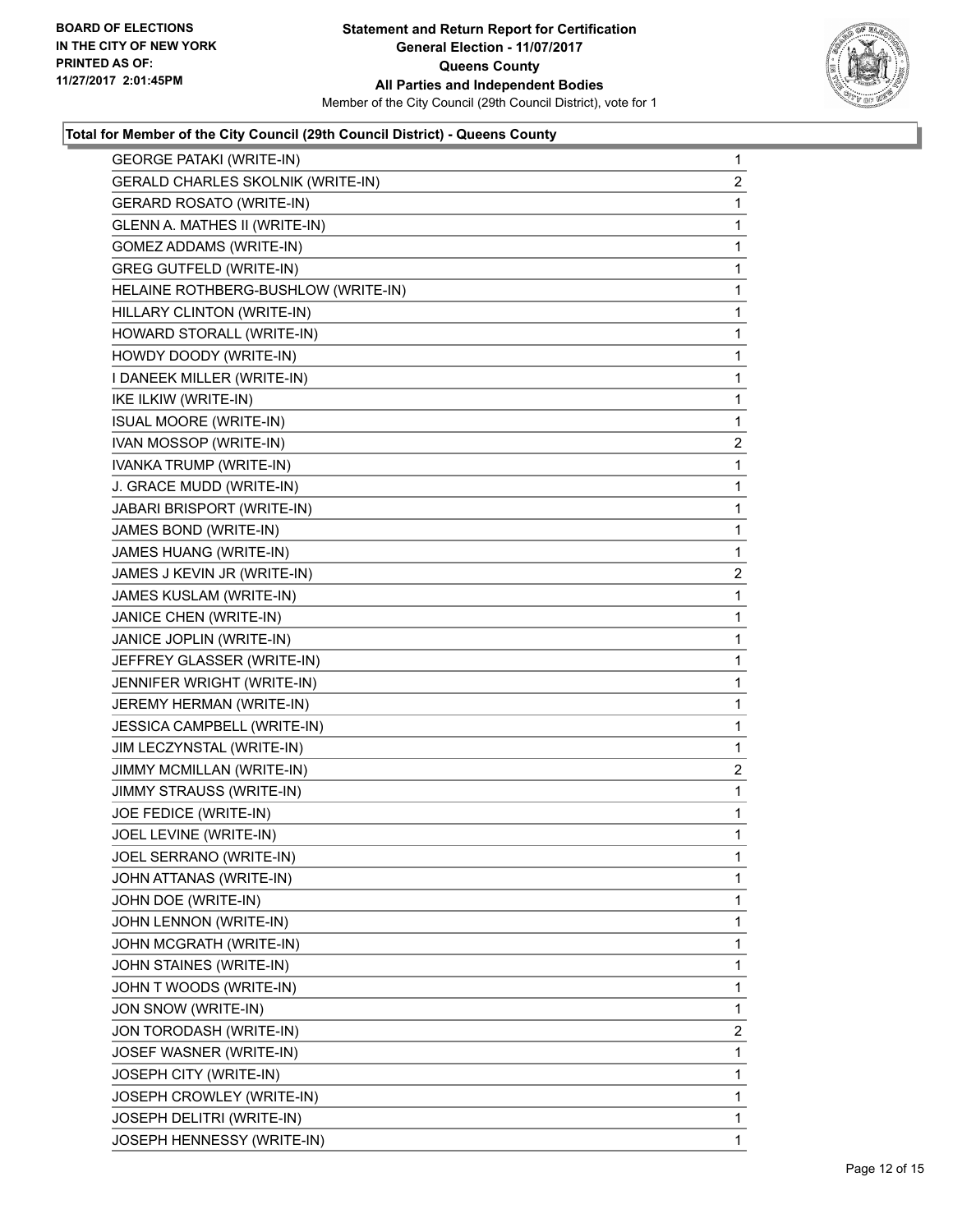

| JOSEPH NOCELINO (WRITE-IN)      | 1              |
|---------------------------------|----------------|
| JOSEPH VALE (WRITE-IN)          | 1              |
| JOSEPH W. PATON (WRITE-IN)      | 1              |
| JOSHUA BROOKS (WRITE-IN)        | 1              |
| KALISTA JORGENS (WRITE-IN)      | 1              |
| KATHRYN CHIN (WRITE-IN)         | 2              |
| KEN LAO (WRITE-IN)              | 1              |
| KEVIN DUNN (WRITE-IN)           | $\overline{2}$ |
| KEVIN KEHOE (WRITE-IN)          | 1              |
| KIRSTEN EILER (WRITE-IN)        | 1              |
| LAURA GROW-NYBERG (WRITE-IN)    | 1              |
| LEE DONALD RADIN (WRITE-IN)     | $\mathbf{1}$   |
| LEO D. INNES (WRITE-IN)         | 1              |
| LEON HOPKINS (WRITE-IN)         | 1              |
| LINDA EBRAHAM (WRITE-IN)        | 1              |
| LIZARD WOMAN (WRITE-IN)         | 1              |
| LORENA DICTTAR (WRITE-IN)       | 1              |
| LOWELL RUPUPORT (WRITE-IN)      | $\mathbf{1}$   |
| LUCIANO CAPRIO (WRITE-IN)       | 1              |
| MAI BUTTZ (WRITE-IN)            | 1              |
| MALIEK BRANCH (WRITE-IN)        | 1              |
| MARC ADLER (WRITE-IN)           | 1              |
| MARGARET S. CHIN (WRITE-IN)     | 1              |
| MARIA STARANO (WRITE-IN)        | 1              |
| MARIE O'BRIAN DAVIS (WRITE-IN)  | 1              |
| MARION DELGADO (WRITE-IN)       | 1              |
| MARK LEVIN (WRITE-IN)           | 1              |
| MARK LICHTER (WRITE-IN)         | 1              |
| MARSHALL MATHERS (WRITE-IN)     | 1              |
| MARSHAW JOBIN (WRITE-IN)        | $\mathbf{1}$   |
| MARTIN A. ROWLAND (WRITE-IN)    | 1              |
| MATTHEW D HUNTER III (WRITE-IN) | $\overline{2}$ |
| MAX CORTES (WRITE-IN)           | 1              |
| MAX GRUNNER (WRITE-IN)          | 1              |
| MELINDA KATZ (WRITE-IN)         | $\overline{2}$ |
| MELISSA GALFANO (WRITE-IN)      | 1              |
| MICHAEL BLOOMBERG (WRITE-IN)    | 3              |
| MICHAEL COHEN (WRITE-IN)        | 2              |
| MICHAEL CONIGLIARO (WRITE-IN)   | 1              |
| MICHAEL EICHORST (WRITE-IN)     | 1              |
| MICHAEL HILLS (WRITE-IN)        | 1              |
| MICHAEL J. FAULKNER (WRITE-IN)  | 1              |
| MICHAEL MANGINO (WRITE-IN)      | 1              |
| MICHAEL O'SULLIVAN (WRITE-IN)   | 1              |
| MICHAEL TOLKIN (WRITE-IN)       | $\overline{2}$ |
| MICHAEL ZEVON (WRITE-IN)        | 1              |
|                                 |                |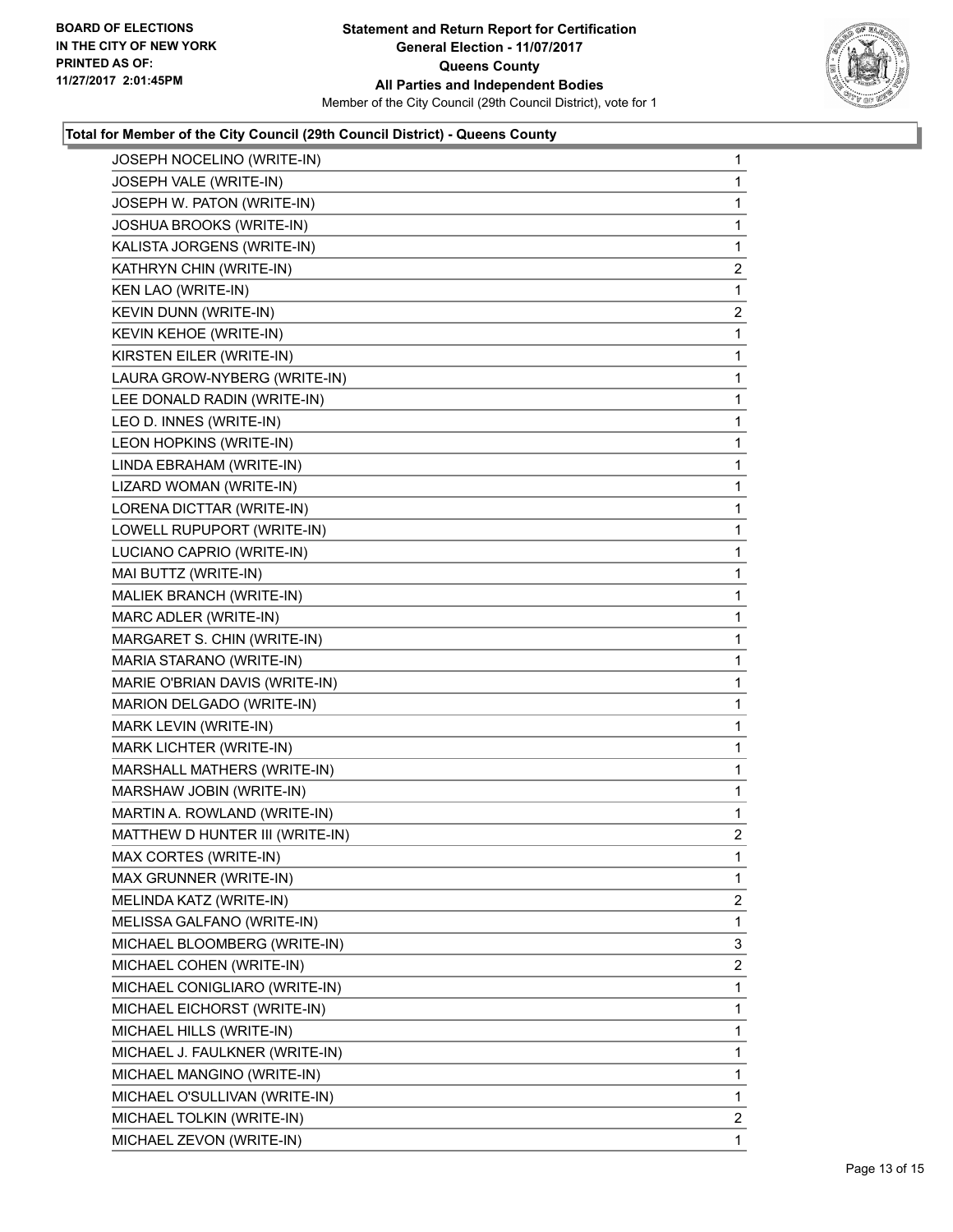

| MICK E. MOUSE (WRITE-IN)         | 1  |
|----------------------------------|----|
| MICKEY MOUSE (WRITE-IN)          | 14 |
| MICKEY ROONEY (WRITE-IN)         | 1  |
| MIDORI HILLS (WRITE-IN)          | 1  |
| MINNIE MOUSE (WRITE-IN)          | 3  |
| MONIKA FIGIEL-LAMCZAK (WRITE-IN) | 1  |
| MONTGOMERY BURNS (WRITE-IN)      | 1  |
| MURRAY BERGER (WRITE-IN)         | 1  |
| MUZZY ROSEN BLATT (WRITE-IN)     | 1  |
| NICHOLAS CARLISLE (WRITE-IN)     | 1  |
| NICKCOLES R. MARTINEZ (WRITE-IN) | 1  |
| NICOLE BRAMSTEDY (WRITE-IN)      | 1  |
| NOUBEEU SMITH (WRITE-IN)         | 2  |
| OLIVER TAN (WRITE-IN)            | 1  |
| PANKAJ JAIN (WRITE-IN)           | 2  |
| PATRICK MENASCHE (WRITE-IN)      | 1  |
| PETER BEADLE (WRITE-IN)          | 1  |
| PETER HAAS (WRITE-IN)            | 1  |
| PETER JOVISHOFF (WRITE-IN)       | 2  |
| PETER M. HARGROVE (WRITE-IN)     | 1  |
| PETER PAKOVIC (WRITE-IN)         | 1  |
| PHIL SERPICO (WRITE-IN)          | 2  |
| PRIAM MADDEN (WRITE-IN)          | 1  |
| RACHEL MADDOW (WRITE-IN)         | 1  |
| RAPPER NAS (WRITE-IN)            | 1  |
| RENEE RIVERA (WRITE-IN)          | 1  |
| RICHARD HABE (WRITE-IN)          | 2  |
| ROBERT HOLDEN (WRITE-IN)         | 10 |
| ROBERT L. TURNER (WRITE-IN)      | 1  |
| ROBERT MARTINEZ (WRITE-IN)       | 1  |
| ROBERT SARDINAS (WRITE-IN)       | 1  |
| ROBERT SPENGLER (WRITE-IN)       | 1  |
| RONALD J. BRAUT (WRITE-IN)       | 1  |
| RONALD TIRINO (WRITE-IN)         | 1  |
| ROXANNE MARTIN (WRITE-IN)        | 1  |
| <b>RUPERT GREEN (WRITE-IN)</b>   | 1  |
| SAM BACHMAN (WRITE-IN)           | 1  |
| SARAH S. PAYNE (WRITE-IN)        | 1  |
| SCOTT LA ROYNE (WRITE-IN)        | 1  |
| SENADA RAMOSEVIC (WRITE-IN)      | 1  |
| SHARI ROLNICK (WRITE-IN)         | 2  |
| SHARON BRONER (WRITE-IN)         | 1  |
| SHMI KLEIN (WRITE-IN)            | 1  |
| SHMUEL SCHONFELD (WRITE-IN)      | 1  |
| STANLEY KIRSCHENBAUM (WRITE-IN)  | 1  |
| STEPHAN BANNON (WRITE-IN)        | 1  |
|                                  |    |